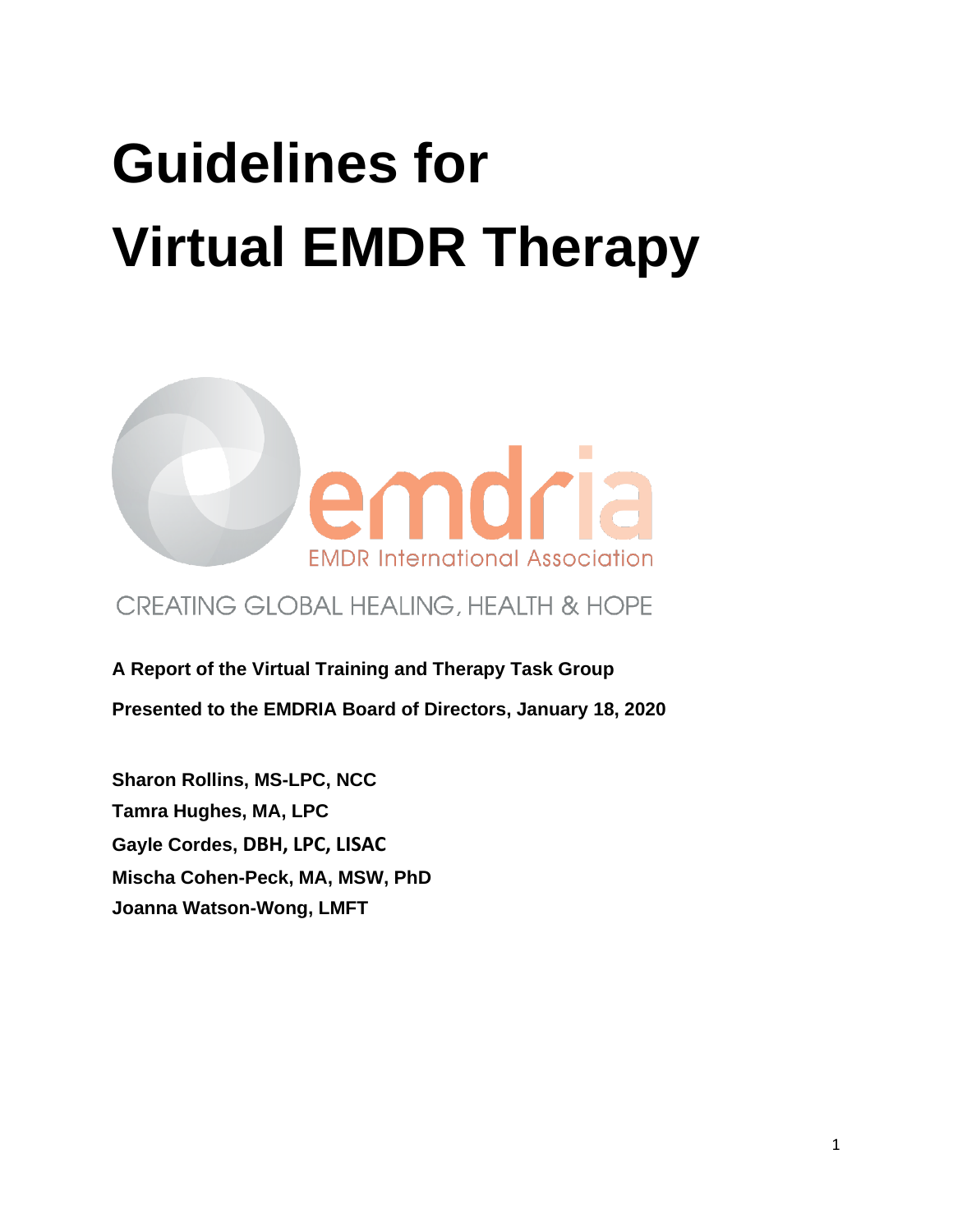The intersection of knowledge, professional skills, and technology offers a dynamic opportunity for global healing. This opportunity may be enhanced with the accessibility of virtual therapy and telehealth. This opportunity also brings potential risks. The body of research continues to grow for telehealth in general, but the task group has found no research to support or refute the efficacy of EMDR therapy through virtual means. As EMDR clinicians begin to innovate and consider stepping into the virtual world of telehealth, EMDRIA leaders are compelled to determine the appropriate organizational stance regarding the virtual delivery of EMDR therapy.

Regulatory agencies, insurance companies, and professionals use a wide variety of terms to refer to telemedicine in general. The most basic understanding is that telemedicine involves the use of technology to provide clinical services.<sup>1</sup>

In this report, references to virtual delivery of EMDR therapy pertain to EMDR therapy which is administered by an EMDR trained clinician online via telecommunications; it does not include companies, websites, or services which offer EMDR self-therapy without live guidance from an EMDR trained clinician. Self-administration of EMDR therapy is strictly forbidden in EMDRIA Policy and is beyond the scope of this report.

<sup>&</sup>lt;sup>1</sup> TeleMental Health Definitions by Ofer Zur, Ph.D.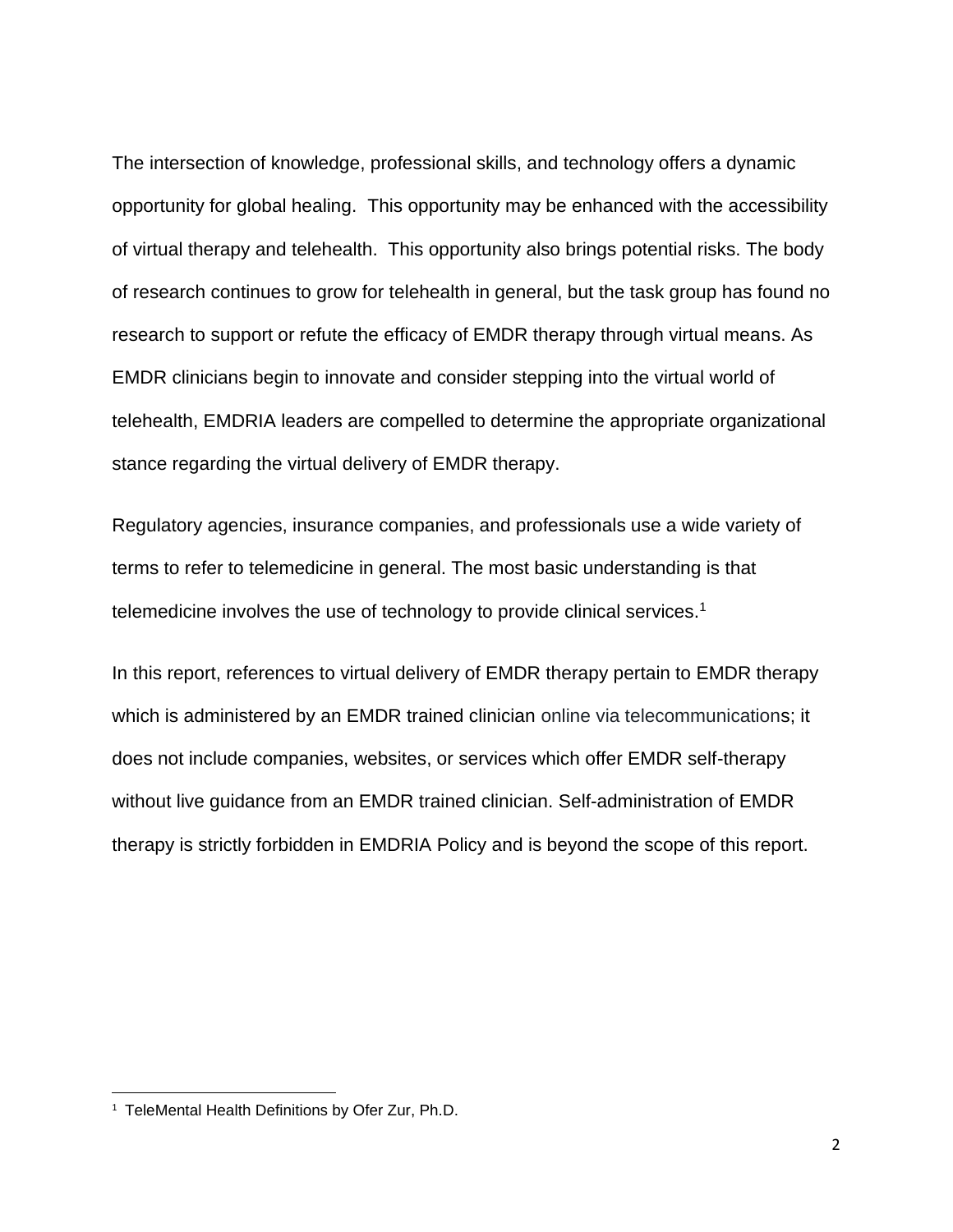# **Question 1. What do we know about our stakeholders' needs, wants, and preferences that are relevant to this decision?**

The Task Group undertook an investigation through one to one interviews, online discussion groups, and a member survey to gather more information regarding our stakeholders' needs, wants, and preferences regarding virtual delivery of EMDR therapy. Responses in discussion groups were mixed with a wide array ranging from full support and enthusiasm to grave concern. The Task Group also held one to one interviews with clinicians who have either practiced general therapy models virtually or who have delivered EMDR therapy virtually.

A survey of membership yielded responses from 1,600 stakeholders, and results leant support for continued investigation of virtual EMDR therapy. Some respondents stated the belief that virtual EMDR therapy inherently carries more risk than traditional therapy, while others see little difference and see no enhanced threat. Fifty-three percent (53%) of respondents reported they had either delivered EMDR therapy virtually in the past or would consider practicing EMDR virtually in the future. Since EMDR therapy involves an 8 phase approach, the Task Group also asked which of the 8 phases had been delivered virtually. Respondents reported using each of the 8 phases at least 60% of the time which suggests all 8 of the phases are being delivered by virtual means rather than only the early phases or isolated parts of the protocol. Of the 800+ respondents who reported they had or would deliver EMDR virtually, the following concerns and challenges were mentioned:

3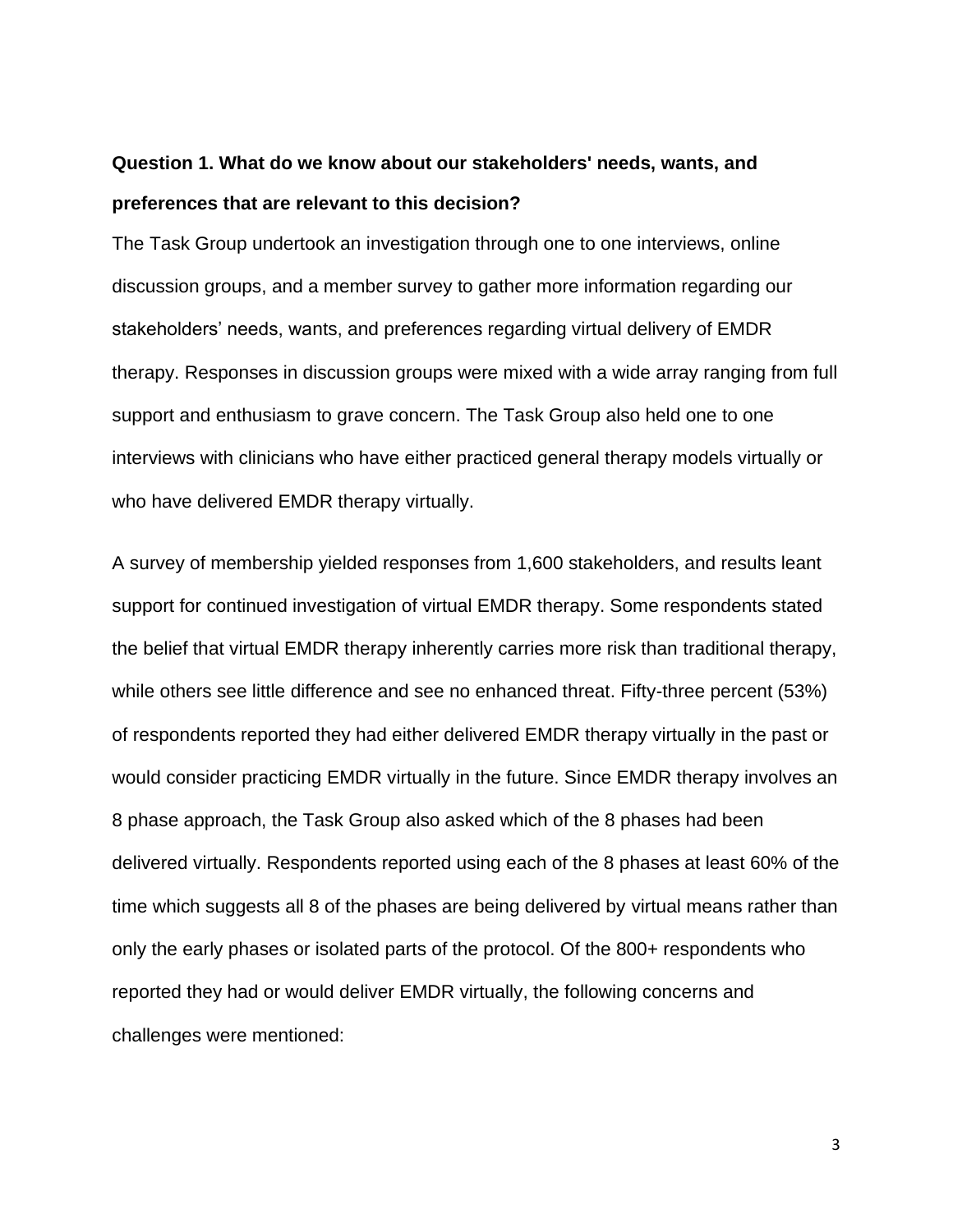| Safety                     | 263            |
|----------------------------|----------------|
| Relationship/Attunement    | 212            |
| BLS/DAS (how to do it)     | 193            |
| Abreaction                 | 100            |
| Technology challenges      | 88             |
| <b>Dissociation</b>        | 82             |
| Ethics/Liability/License   | 70             |
| Research/Efficacy          | 58             |
| "See my previous response" | 55             |
| N/A                        | 51             |
| Training needed            | 46             |
| No concerns                | 33             |
| <b>Distractions</b>        | 11             |
| Payment                    | 8              |
| <b>Resources</b>           | 6              |
| Assessment                 | 5              |
| All (All concerns)         | 3              |
| Client's comfort/education | $\overline{2}$ |
| <b>Cost of Equipment</b>   | 1              |

\*It should be noted that in some of these cases where practitioners actually have delivered EMDR therapy by virtual means, these issues were mentioned as initial concerns but were found to be less worrisome with investigation, preparation, training, experience, and actual practice.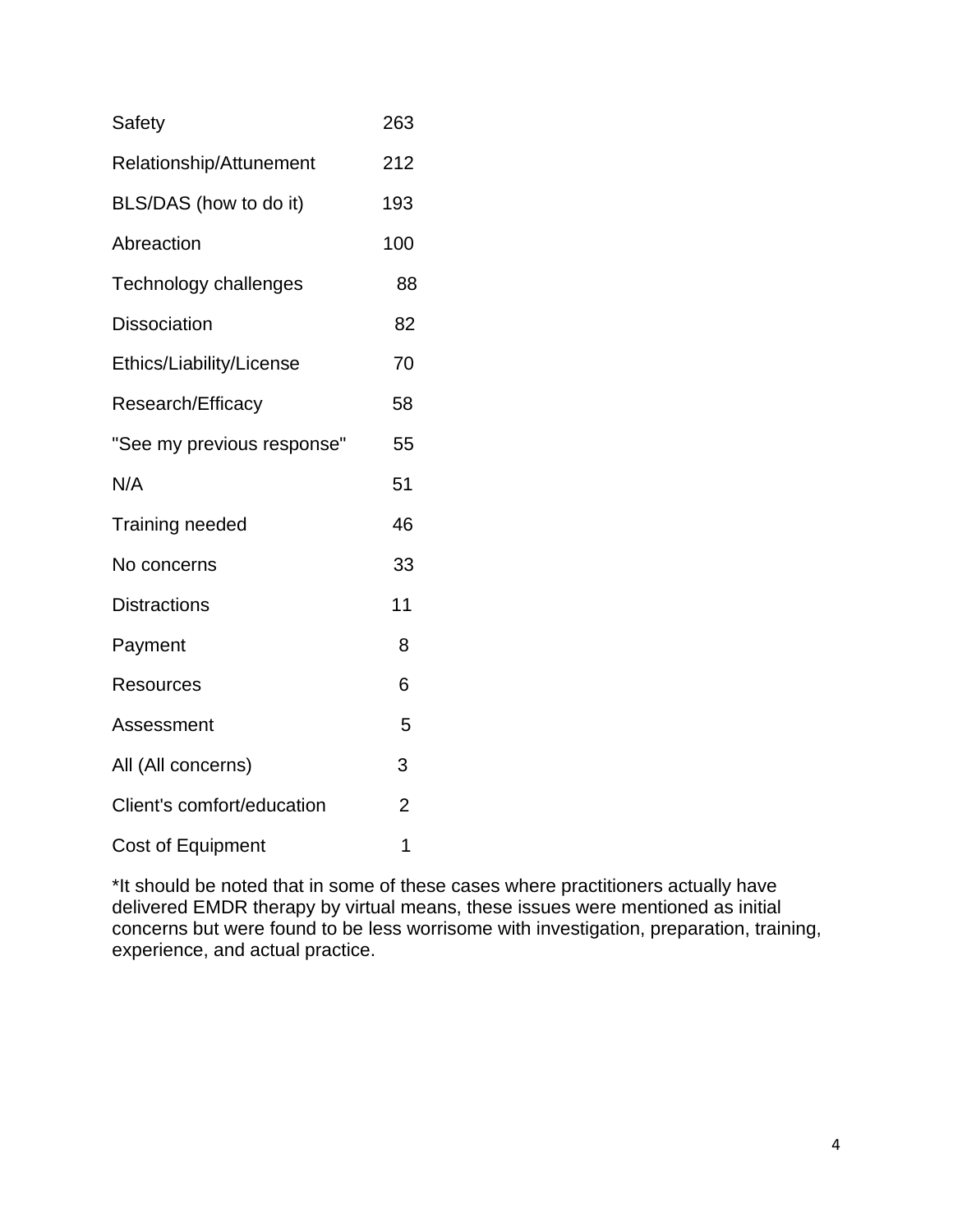# **NEEDS, WANTS, PREFERENCES**

Members expressed interest in guidelines for virtual therapy and practice which could

inform them in the following areas:

#### **Legal/Ethical:**

- **Licensing Regulations and Jurisdiction:** Of those interviewed and surveyed, many raised the importance of consulting one's licensing boards and professional/ethical rules. While outlying communities and rural areas can gain access to care through opportunities for virtual therapy, our stakeholders cited jurisdictional rules and regulations as a matter of concern. Most states have rules limiting practice outside of their own licensing zone. Wide cultural differences can be found and should be studied and considered as clinicians from one population reach out to help clients from diverse and possibly unfamiliar populations. Furthermore, a vast distance may fall between client and clinician thereby limiting the response time during crises. Emergency services for the client's region will need to be explored prior to establishing telehealth services in that region.
- **Confidentiality/HIPAA Compliance:** One of the highest areas of concern is that of HIPAA Compliance and efforts to maintain confidentiality. Technology opens somewhat of a Pandora's Box with regards to maintaining security and privacy. Most email and text servers lack encryption, and social media venues are prone to security breaches. Many video conferencing applications as well as the computer operating systems they run on are not fully secure. Respected telehealth educators recommend use of video conferencing applications which carry a Business Associates Agreement to ensure HIPAA Compliance. Online payment methods also present security and privacy risks.
- **Consent to Treatment:** As there are additional challenges and technological/security factors related to offering EMDR by virtual means, clinicians raised concern about how to best address consent for therapy.
- **Safety/Risk:** Therapists voiced awareness of the need to be prepared for the range of unexpected technical problems, psychotherapeutic issues, and results or outcomes that occur during sessions, both in-office and online. Complex trauma clients may experience dissociation and/or abreaction during EMDR therapy sessions. Many stakeholders who were surveyed and interviewed raised this risk as a concern. While clinicians lose the ability to reach out to touch or be present in the room with the client, guidelines can at least give clinicians ideas of how best to manage potential risks such as these. JoAnna Watson-Wong addressed these issues through a poster session at the 2013 EMDRIA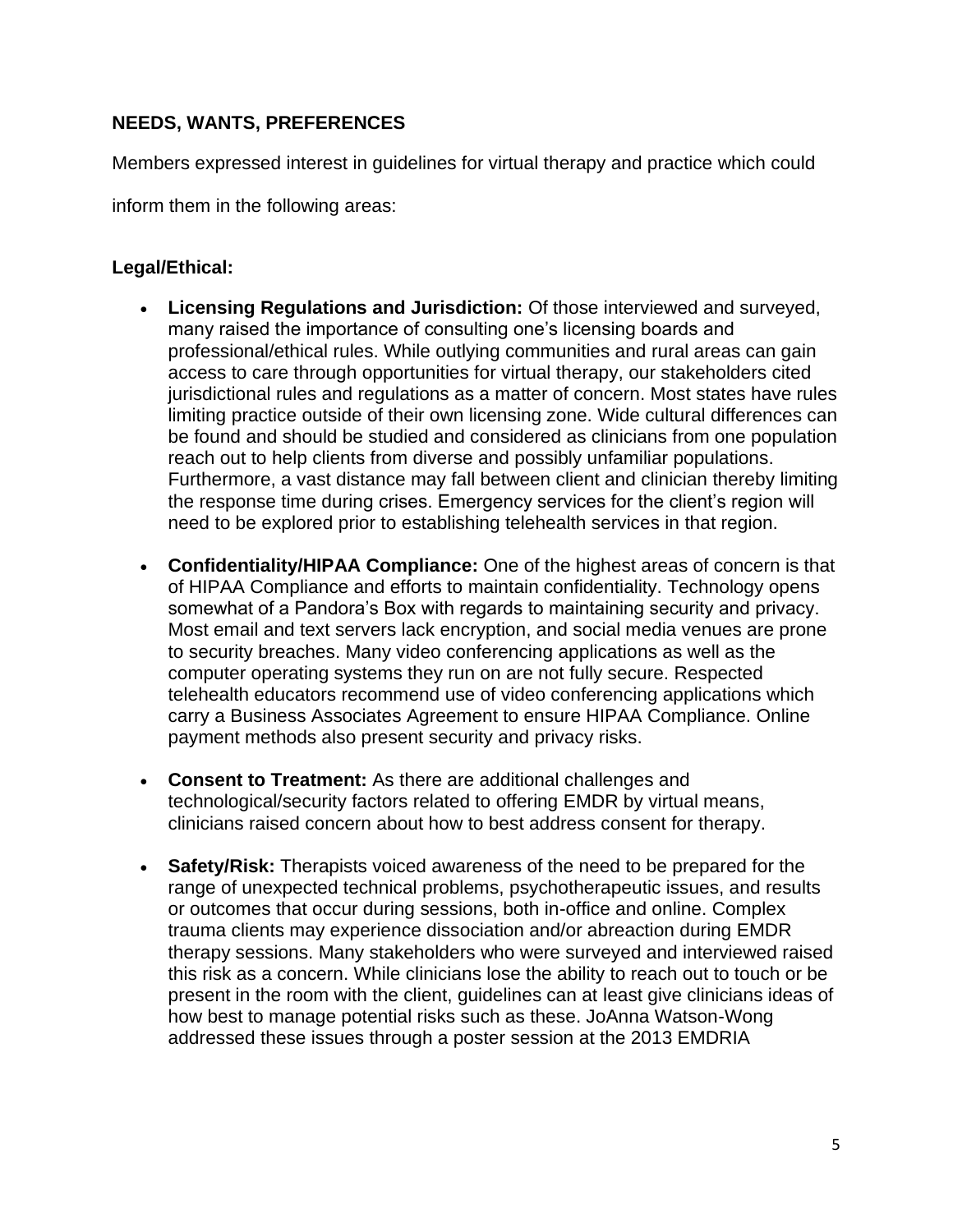Conference.<sup>2</sup> She stresses "the importance of building strong attunement and communication skills to ensure contact with the client during unexpected technical glitches and/or unclear processing. Prior to beginning reprocessing, clinicians should build an alliance with a client's adult ego state to enable helpful communications during these moments and to check in on missed or confusing cues and clues during processing. Given the current state of technology, these skills are foundational in building strong attunement which can better help a client to stay engaged, connected and within an optimal window of tolerance for processing during EMDR therapy."

# **Technological:**

- The Task Group has conducted in-depth interviews with select EMDRIA members nationally. They reported virtual delivery of all 8 phases of the protocol, and several discussion group respondents indicated they have offered virtual delivery of EMDR. Sixty percent of Member Survey respondents reported they are delivering *all* eight phases of the protocol virtually. Therefore, the Task Group has endeavored to provide guidelines for the technological needs of clinicians providing any phase of treatment online rather than in-office. These guidelines will address video conferencing application considerations, dual attention stimulation modalities, and security considerations.
- It should be noted that just as with in-office treatment, online EMDR therapy requires the presence of a clinician with the client. In the words of Dr. Francine Shapiro, "It is difficult, if not impossible, to engage in intense, complex personal therapy without a clinician's assistance. It is not generally recommended that clients be taught the self-directed use of eye movements. There is no way of knowing to what a given target or anxiety is linked, and even seemingly innocuous disturbances can be rooted in extremely disturbing childhood memories." She goes on to warn "Attempting self-directed therapy...can also result in retraumatization since the memory may merely be dissociated once more rather than reprocessed."<sup>3</sup>
- Along with these technology guidelines, the Task Group has determined that it is prudent for EMDR clinicians providing any treatment virtually to complete a telemental health certification in order to implement and maintain a safe standard of online practice. EMDR Clinicians will need to stay abreast of rapidly changing technologies and guidelines in order to stay current and maintain safety and security for their practice. Clinicians should refer to their licensing board to identify telehealth trainings that meet the standards of their specific licensing body.

<sup>2</sup> Watson-Wong, J. (2013, September). Poster titled, *EMDR Internet Therapy* presented at the 18th EMDR International Association Conference, Austin, TX.

<sup>&</sup>lt;sup>3</sup> Shapiro, Francine, PhD. (2018). Eye Movement Desensitization and Reprocessing (EMDR) Therapy: Basic Principles Protocols, and Procedures. Third Edition. The Guilford Press, New York pp.243-244.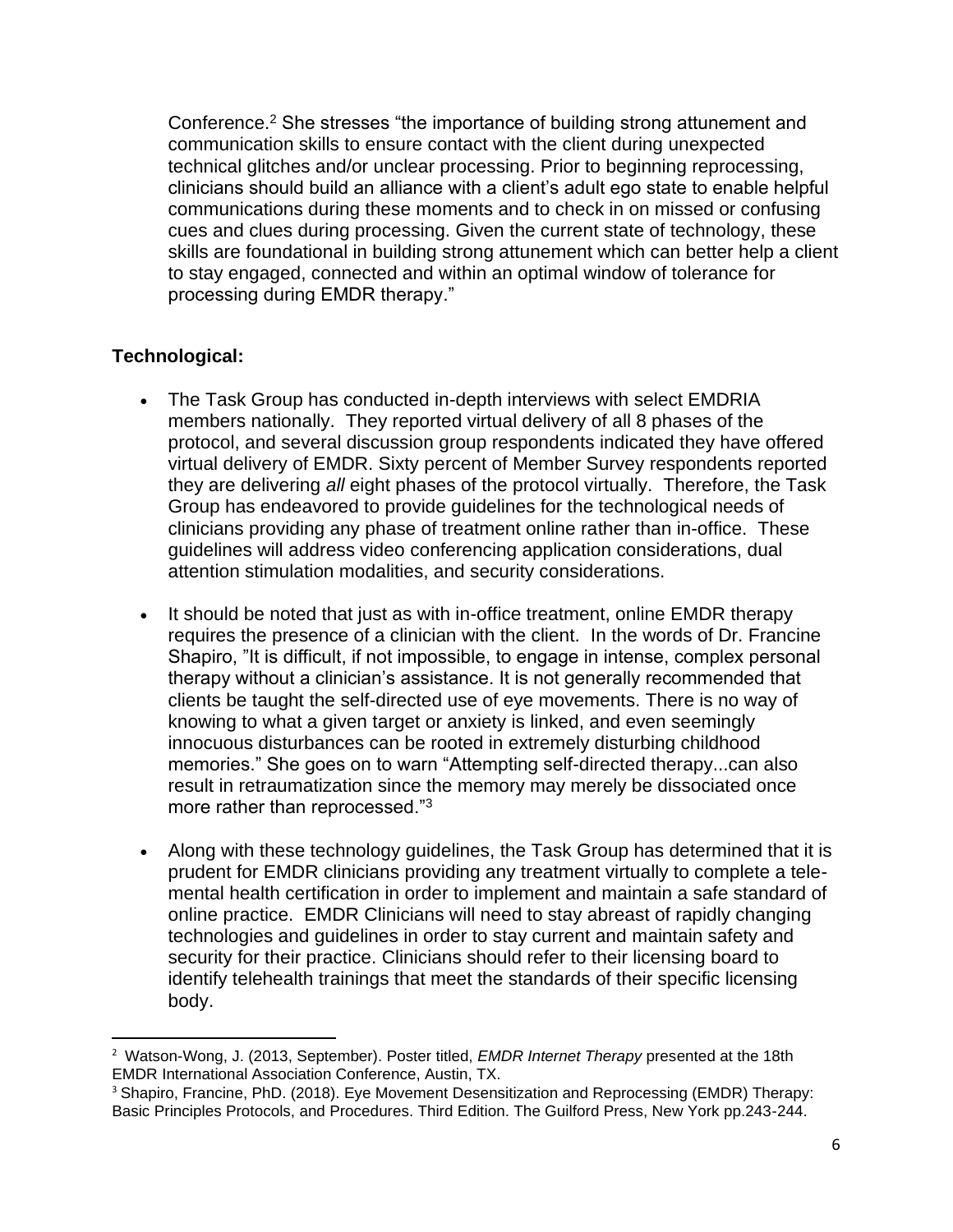#### **Training/Preparedness:**

- **Education for Clinicians:** Many stakeholders stressed the need for training and education. Following the development of technological guidelines and the recommended pursuit of tele-mental health certification from a telehealth expert, the Task Group recommends advanced training pertaining to use of EMDR therapy by virtual means. The Task Group recognizes the need for development of advanced training of EMDRIA members related to delivering EMDR therapy virtually. It should be noted that this is in addition to members' completion of an EMDRIA Approved EMDR therapy training.
- **Regulating/Responding to reactions outside client's window of tolerance:** As mentioned previously, clinicians need to build deeply attuned relationships and the ability to handle technical problems or to check in on missed or confusing processing cues and clues to more effectively respond to clients who begin to dissociate or abreact during an EMDR session. Clinicians voiced concern about how best to manage these challenges during virtual EMDR delivery.
- **Cultural Considerations and Diversity:** One concern mentioned in the literature for telehealth is being culturally educated and prepared in working with diverse populations of a community which may differ from the provider's own background. Clinicians will need to learn as much as possible about the population with which they propose to work. Additionally, they will need to contact local emergency service providers to ensure communication channels are open and active and have consent to contact appointed persons in the client's community in case of emergency.

# **Question 2. What do we know about the current realities and evolving dynamics of our environment that is relevant to this decision?**

# **Current Realities and Evolving Dynamics:**

- Compared to other industrialized nations, the United States spends more on health and fails to achieve comparable health outcomes (Luxton, Nelson & Maheu, 2016). Such poor outcomes, in part, are due to widely acknowledged health disparities—including those of gender, race, age, income, locality, and more. Considering those for whom accessibility barriers may be highly burdensome and even insurmountable, telehealth provides a unique care opportunity.
- In 2010, the World Health Organization (WHO) published this linked report titled *Telemedicine: Opportunities and Developments in Member States [https://www.who.int/goe/publications/goe\\_telemedicine\\_2010.pdf.](https://www.who.int/goe/publications/goe_telemedicine_2010.pdf)* In this report,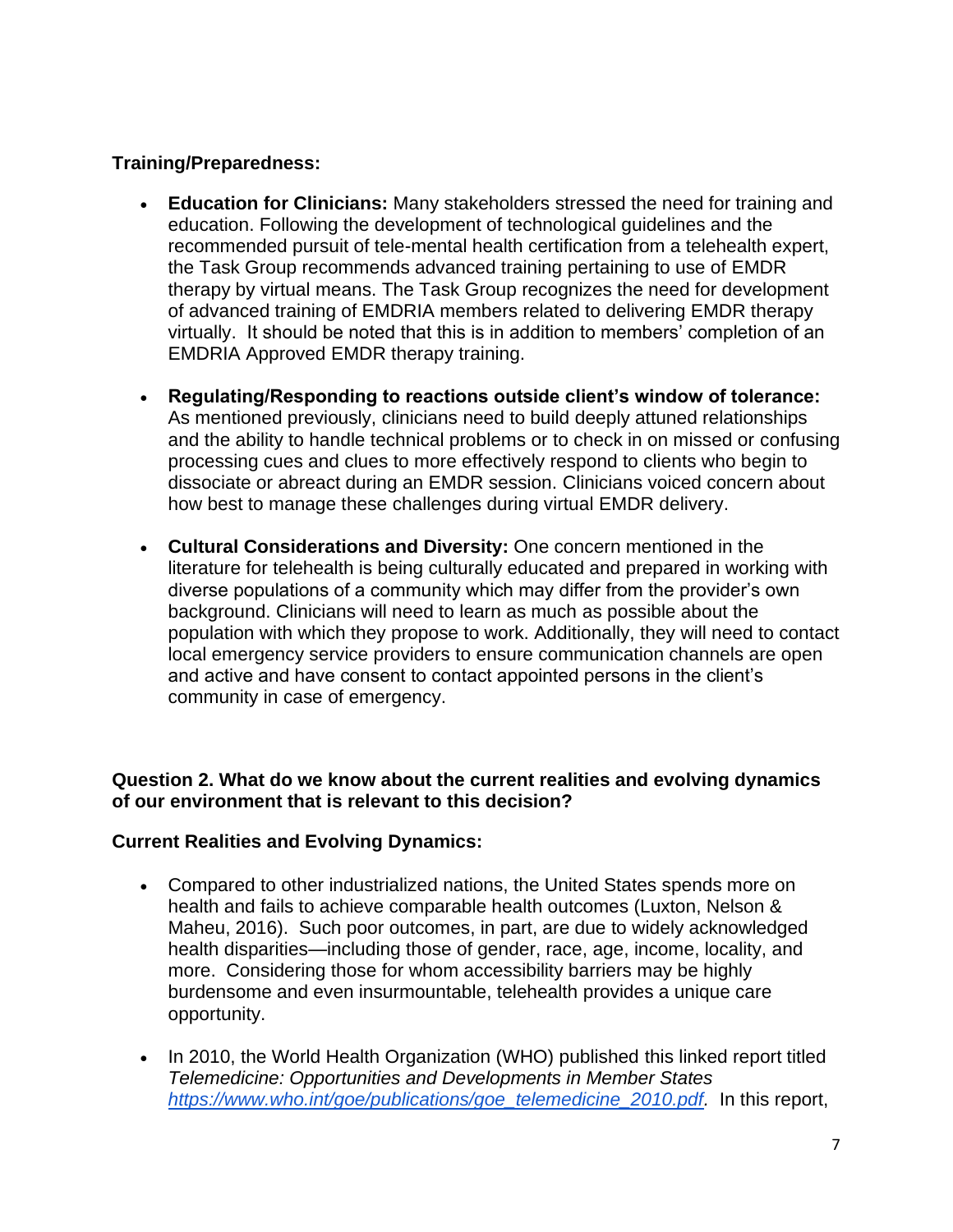teleradiology is the most prevalent *e*health service amongst member states. The report examined telepsychiatry, and the lack of tele-behavioral health service provision may be due to the time it takes for such service delivery. However, in the years since the publication of this report, there has been a significant growth in technology and options for the delivery of telepsychology and telecounseling.

- In the United States, the Office of the National Coordinator for Health Information Technology (HealthIT.gov) notes their support for telemedicine and telehealth; sadly there appears to be limited telehealth support within this site. The Substance Abuse and Mental Health Services Administration (SAMHSA) has limited data published about the use of telehealth for mental health services delivery, although the SAMHSA website includes a report about telehealth fo[r](https://store.samhsa.gov/product/In-Brief-Rural-Behavioral-Health-Telehealth-Challenges-and-Opportunities/SMA16-4989) [rural behavioral health.](https://store.samhsa.gov/product/In-Brief-Rural-Behavioral-Health-Telehealth-Challenges-and-Opportunities/SMA16-4989)
- Watson-Wong, J. (2013, September). Poster titled, *EMDR Internet Therapy* presented at the 18th EMDR International Association Conference, Austin, TX. Mrs. Watson-Wong presented logistical and technological information as well as legal, ethical and security considerations. She made recommendations on how to effectively administer EMDR therapy through virtual means, describing the art of "Presencing" in creating a professional Internet presence, with tools to augment online attunement, work with unclear client processing, and cope with hardware problems. She handed out a paper titled, *Internet Presencing Essentials* that details her poster. Her recommendations are detailed in the "Guidelines" section of this report.
- Additionally, various health and counseling organizations have published guidelines and standards for telehealth and telehealth delivery. These organizations include other health and behavioral health professional organizations, including the following: the American Counseling Association, the American Medical Association, the American Psychology Association, the American Telemedicine Association, the Association for Counseling & Therapy Online, the National Association of Social Workers, the American Association for Marriage and Family Therapy, and the National Board for Certified Counselors. As a professional mental health organization it is time for us to be included in this list.
- While suicide ideation appears to have equivalent rates in urban and rural areas, the suicide mortality rate is higher in rural zones according to a study by Tarlow, Johnson, and McCord (The Journal of Rurual Health, 0 (2018), p. 1-6.) Clinicians who deliver EMDR therapy remotely in rural communities will need to pay particular attention to depression and anxiety assessments, impulse control, and access to lethal means (e.g. firearms).
- As evidenced in the EMDRIA Member Survey on Virtual Delivery of EMDR Therapy, most EMDR Clinicians are curious about but have little information on how to deliver EMDR Therapy remotely. Interested clinicians will need to find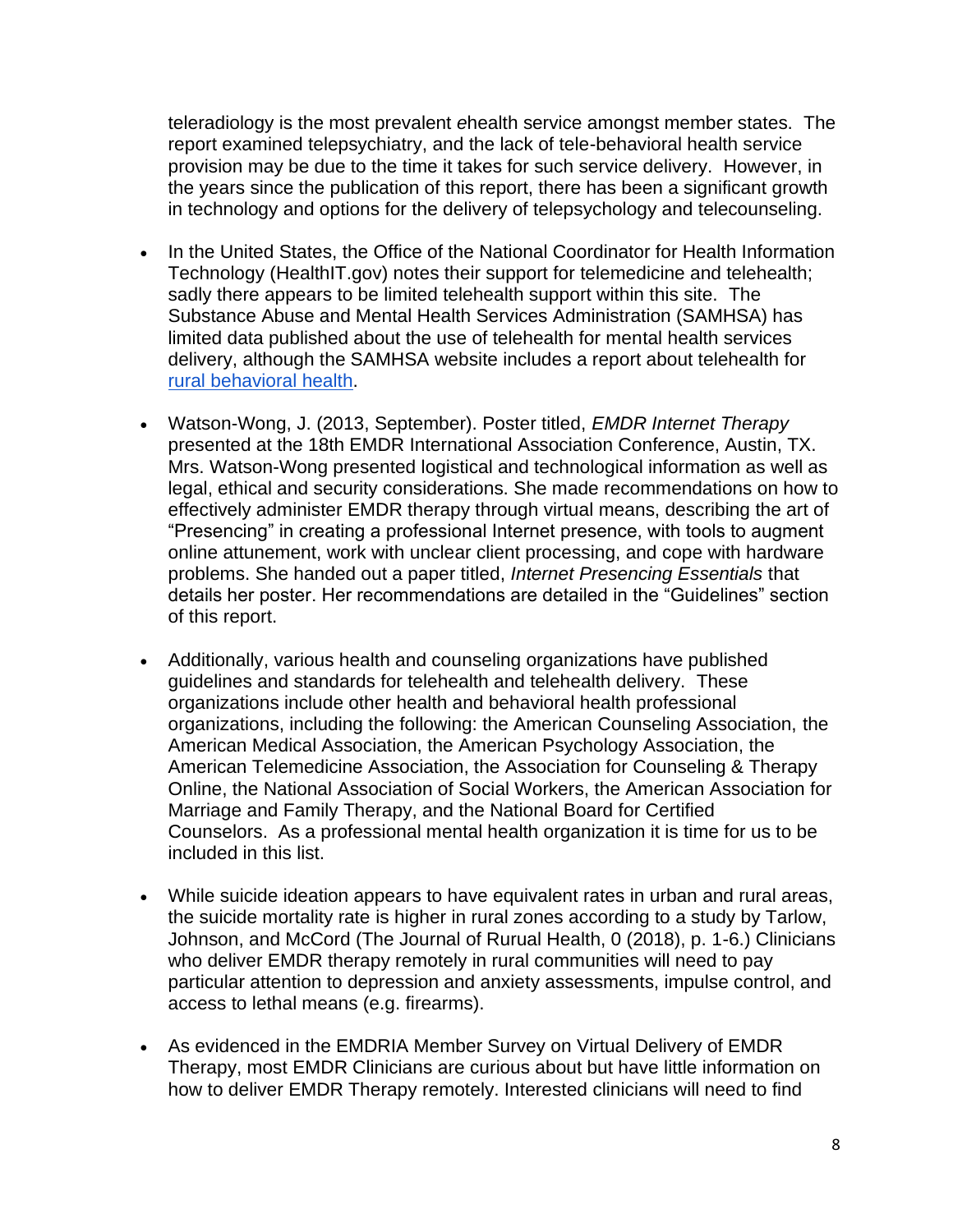video conference applications which are HIPAA-compliant and which have a Business Associate Agreement (BAA).

- Many licensing boards have rules about practicing across state and provincial lines, even when clients are temporarily away from home. These rules vary widely and are continually changing. Additionally some health insurers regulate which services can be offered across geographical lines and require additional documentation for reimbursement. Malpractice insurance rules will also impact a clinician's considerations for virtual therapy delivery. Clinicians must stay abreast of changes in the regulatory landscape.
- The Task Group has made every effort in this report to ascertain information, research and guidelines on telehealth, especially pertaining to EMDR therapy. The group has reviewed guidelines from other professional organizations and from EMDR organizations around the globe. Little evidence and few guidelines are available at this time. It appears this is an area where more research is needed.
- Standards and guidelines from other professional organizations such as the American Counseling Association, the American Medical Association, the American Psychological Association, the American Telemedicine Association, the Association for Counseling & Therapy Online, the National Association of Social Workers, the American Association for Marriage and Family Therapy, and the National Board for Certified Counselors, have been reviewed for consideration as to the most appropriate ethical guidelines for the delivery of virtual EMDR therapy. Because virtual conferencing is a relatively new method for delivering psychotherapy of any kind, more research needs to be done to ascertain the most comprehensive ethical guidelines for practice as it relates specifically to EMDR therapy.

This report introduces relevant issues with regard to the virtual delivery of EMDR

therapy. The report specifically addresses professional practice and guidelines, ethical

considerations, and overarching issues for EMDR therapy delivered by virtual means.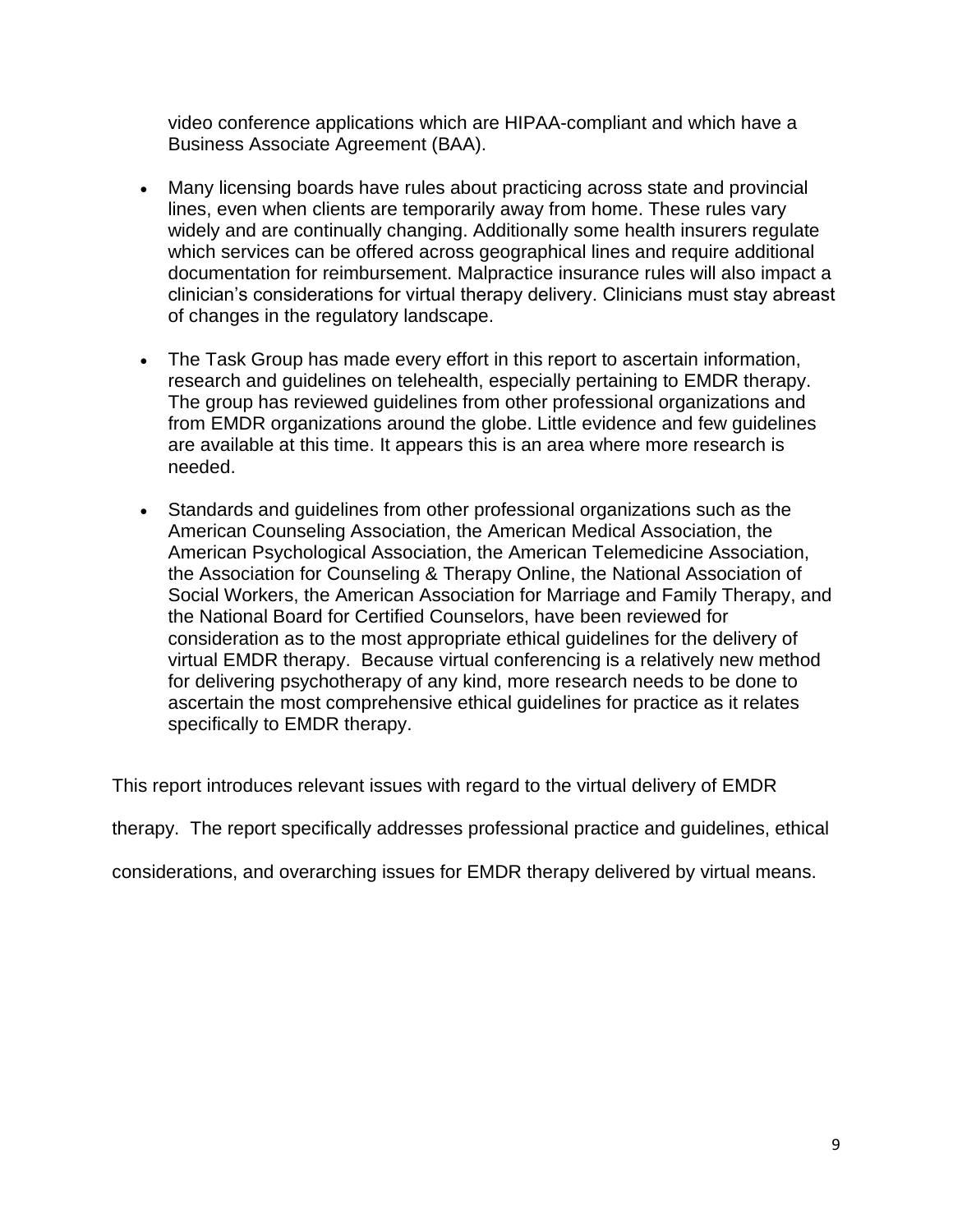#### **Question 3. What do we know about the capacity and strategic position of our organization that is relevant to this decision?**

With the increasing demand for access to mental health and the alarming prevalence of

trauma in our present world, EMDR therapists will be asked to respond virtually to their

clients and to impacted communities.

- EMDRIA's Professional Code of Conduct does not yet address telehealth or application of EMDR by virtual means. The organization may need to develop language to address potential issues as stakeholders take EMDR to the virtual world of therapy.
- Applicable guidelines and laws surrounding professional technology standards and telehealth change rapidly and vary widely among licensing boards. They will continue to evolve as the field grows. Practitioners may experience confusion about which guidelines or rules to follow and must work to stay current.
- Presently, no guidelines for virtual delivery of EMDR therapy exist in the United States or, it appears, anywhere in the world. EMDRIA has a unique opportunity to be a leader in developing guidelines pertaining to virtual delivery of EMDR therapy.
- EMDR Clinicians are well-positioned to do pilot and research studies to clarify the efficacy of virtual delivery of EMDR therapy. The Task Group recommends the encouragement of further research in this area.
- EMDRIA lacks the in-house expertise to directly provide telehealth software applications or EHR systems. However, the organization may be able to form an affinity agreement in the future with vendors in order to offer member discounts, association revenue, and increased confidence to members in the use of secure, HIPAA-compliant video software applications.
- EMDRIA is well positioned to disseminate helpful information pertaining specifically to virtual delivery of EMDR therapy. The attached guidelines can aid clinicians with decision making, security and technology considerations, and good clinical EMDR virtual practices.
- Continuing education offered by presenters at the EMDRIA Annual Conference, advanced programs offered outside of the conference, online network meetings, and webinars can educate clinicians as well.
- EMDRIA's "Go With That" magazine can supply additional information about virtual delivery of EMDR therapy.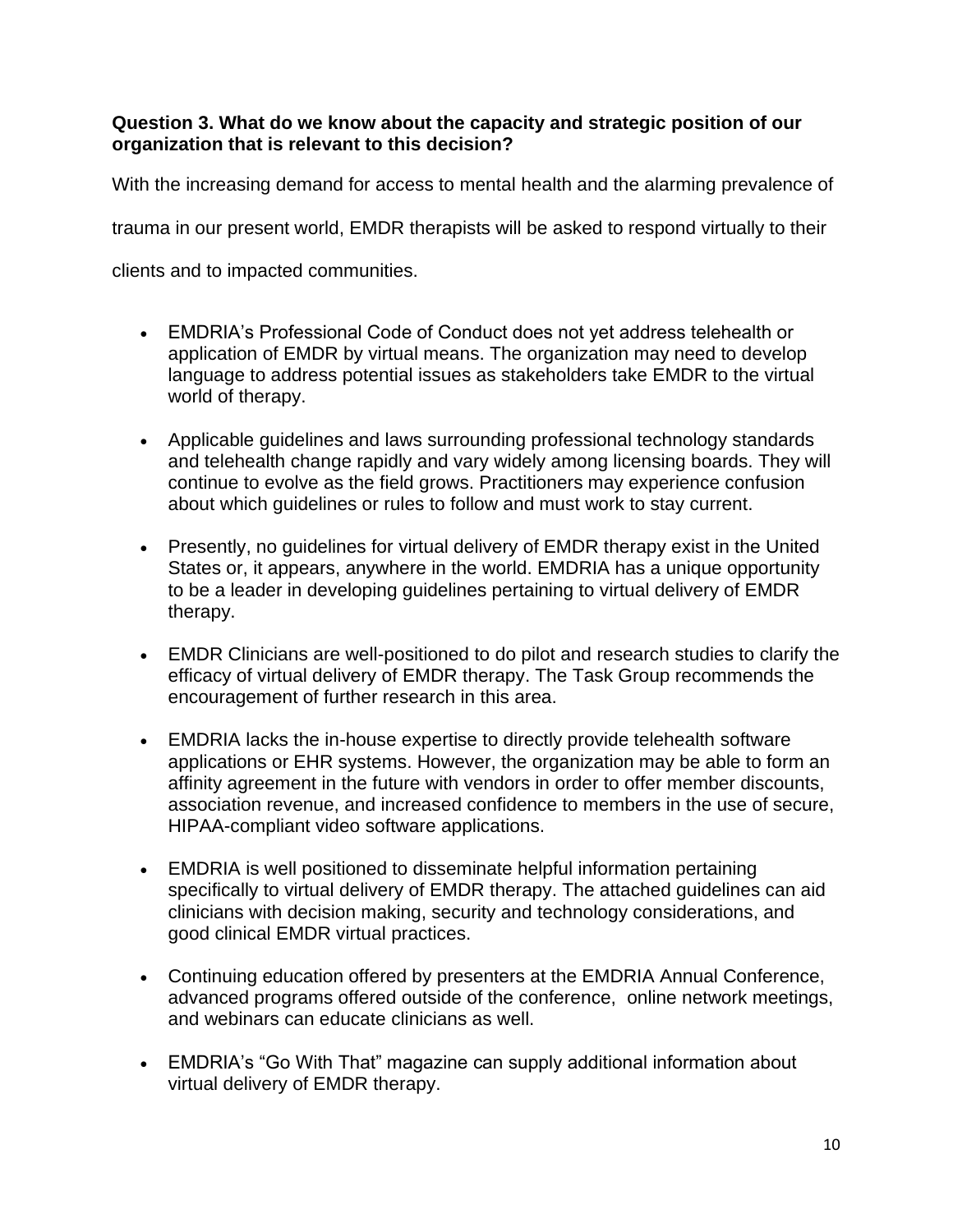- The dissemination of information and avenues for education would not represent significant costs to EMDRIA and may even generate some revenue for the organization.
- Some EMDR clinicians are more comfortable with technology than others. The organization can help members with similar virtual delivery interests connect with one another through EMDRIA's online community website.
- The Task Group recommends the EMDRIA Board encourage The EMDR Foundation to support groundbreaking research into the efficacy of virtual delivery of EMDR therapy by granting funds to an interested researcher. This would raise awareness of the Foundation and inform EMDR Clinicians of possibilities and cautions.

# **Question 4. What are the ethical implications?**

Of the many ethical considerations, informed consent for therapy is essential and

mandated.

# *Implications for the organization:*

• There is insufficient evidence to endorse or deny the delivery of EMDR therapy in a virtual format, however this innovation has already begun to be put into practice by many in the field. We encourage all clinicians who are implementing this format to contribute to our growing body of knowledge and research as we strive to determine best practices for the virtual delivery of EMDR therapy.

#### *Implications for the individual clinician:*

- **Consent:** Many telehealth software applications offer a consent form that can be sent to and utilized with clients. Such a consent should at the very least contain the following:
	- $\circ$  Plans for handling problems with technology and how to respond to unanticipated failures in such
	- o Possible challenges to confidentiality when exchanging information online and the importance of using HIPAA Compliant applications or software which carry a Business Associates Agreement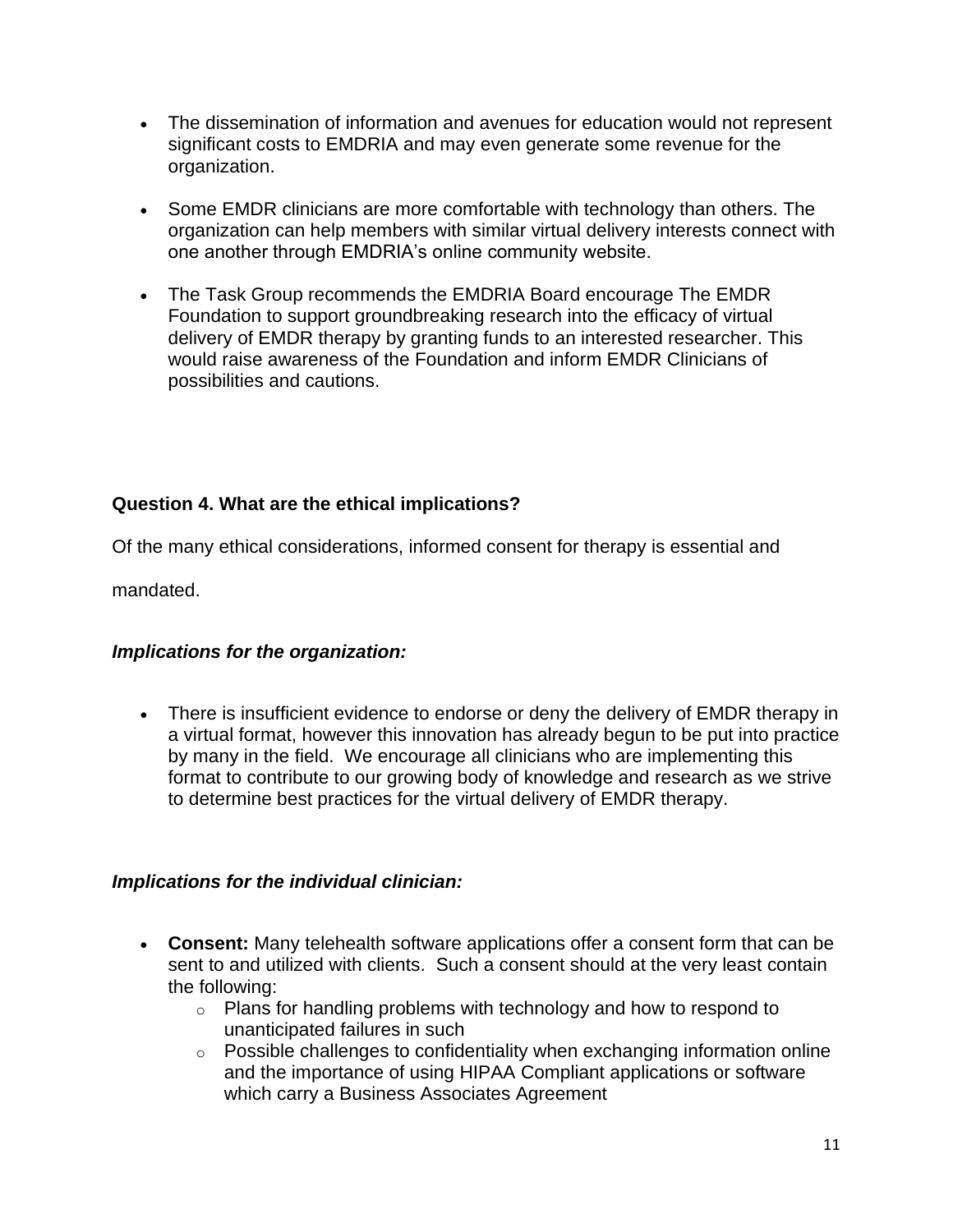- o Maintaining transparency and protection
- o Billing and payment guidelines
- $\circ$  Insurance coverage and consent to exchange information if billing a third party. Note: Insurance companies continue to update policies regarding reimbursement for virtual therapy. These policies will need to be reviewed periodically by clinicians and clients.
- **Security:** As a matter of due diligence, a clinician's practices, policies, and infrastructure should be reviewed annually to examine adherence to security, legality, ethical issues, and sound practice.
- **Malpractice Coverage:** Clinicians should consult their malpractice policies to ensure they are in compliance with their coverage and policies.
- **Adequate comfort and education:** Several members who were interviewed by the Task Group emphasized the importance of being comfortable with technology. Clinicians can attend training classes regarding the delivery of online therapy and should become well-versed in issues of security, selection and use of technology, provision of services, and HIPAA compliance.
- Additional information about ethics, and examples of ethical statements can be found at [https://telehealth.org/ethical-statements/.](https://telehealth.org/ethical-statements/)

As we strive to make EMDR therapy increasingly available globally to all suffering

individuals, the option for virtual delivery of EMDR has the potential to help us reach

remote areas where no other options for quality care are accessible. For those

implementing this format, we offer the following recommendations for training, legal and

ethical compliance, safety and guidelines for clinically sound practice: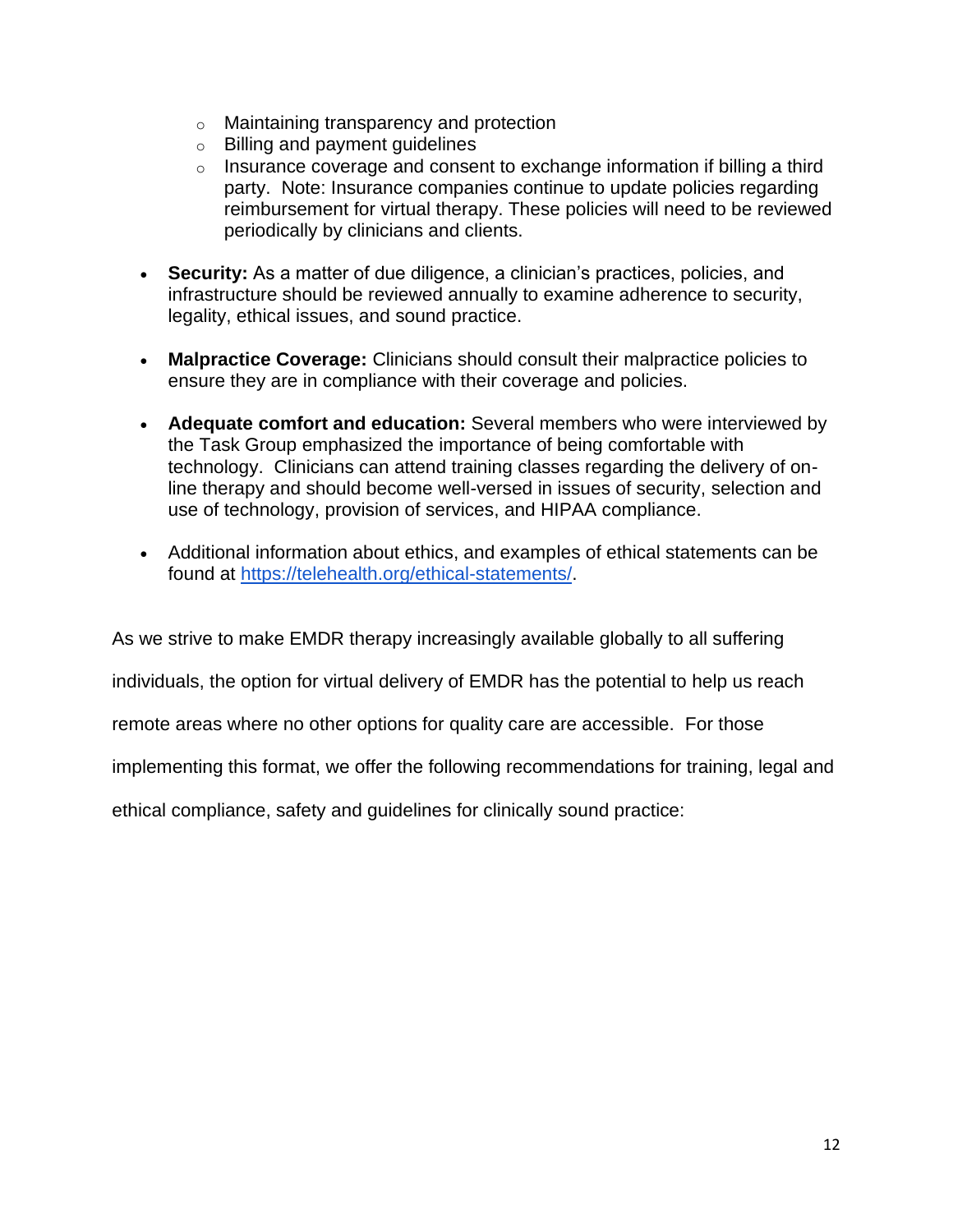# **GUIDELINES for Virtual Delivery of EMDR therapy:**

For those who do wish to move ahead with virtual delivery of EMDR therapy, we offer the following guidelines which are non-binding but meant to minimize risk and inform clinicians:

**1. Ethical Integrity:** EMDR Clinicians will follow applicable laws, licensing standards,

and will maintain fidelity to EMDR therapy as they deliver therapy virtually.

- **Therapist Administration:** EMDR therapy must be administered by an EMDRIA Approved EMDR trained clinician online via telecommunications. This does not include companies, websites, or services which offer EMDR self-therapy without live guidance from an EMDR trained clinician. Self-administration of EMDR therapy is strictly forbidden in EMDRIA Policy.
- **HIPAA Compliance/Confidentiality:** Clinicians are obliged to stay informed about the telecommunications software they use including whether or not the application maintains a Business Associates Agreement. Attention must be given to security and encryption to attempt to establish maximum possible environment of confidentiality.
- **Informed Consent:** As required by professional and licensing standards, Clinicians are obliged to obtain full consent not only for therapy but also for the risks involved in virtual delivery. In addition, clinicians and clients will need to agree and consent prior to beginning therapy on a back-up plan for when technology fails and/or when crises arise. Consent should include administrative functions such as email communications (especially if there are attachments containing personal records) and the online software application used for sending billing statements and receiving payment. Clients need to be informed if they have options other than online therapy.
- **Fidelity/Integrity:** Virtual EMDR must be administered in such a way that it adheres to the fidelity and integrity of the EMDR therapy model.
- **EMDRIA Code of Conduct and Licensure Code of Ethics:** Clinicians are obliged to follow both their licensure code of ethics as well as the EMDRIA Professional Code of Conduct.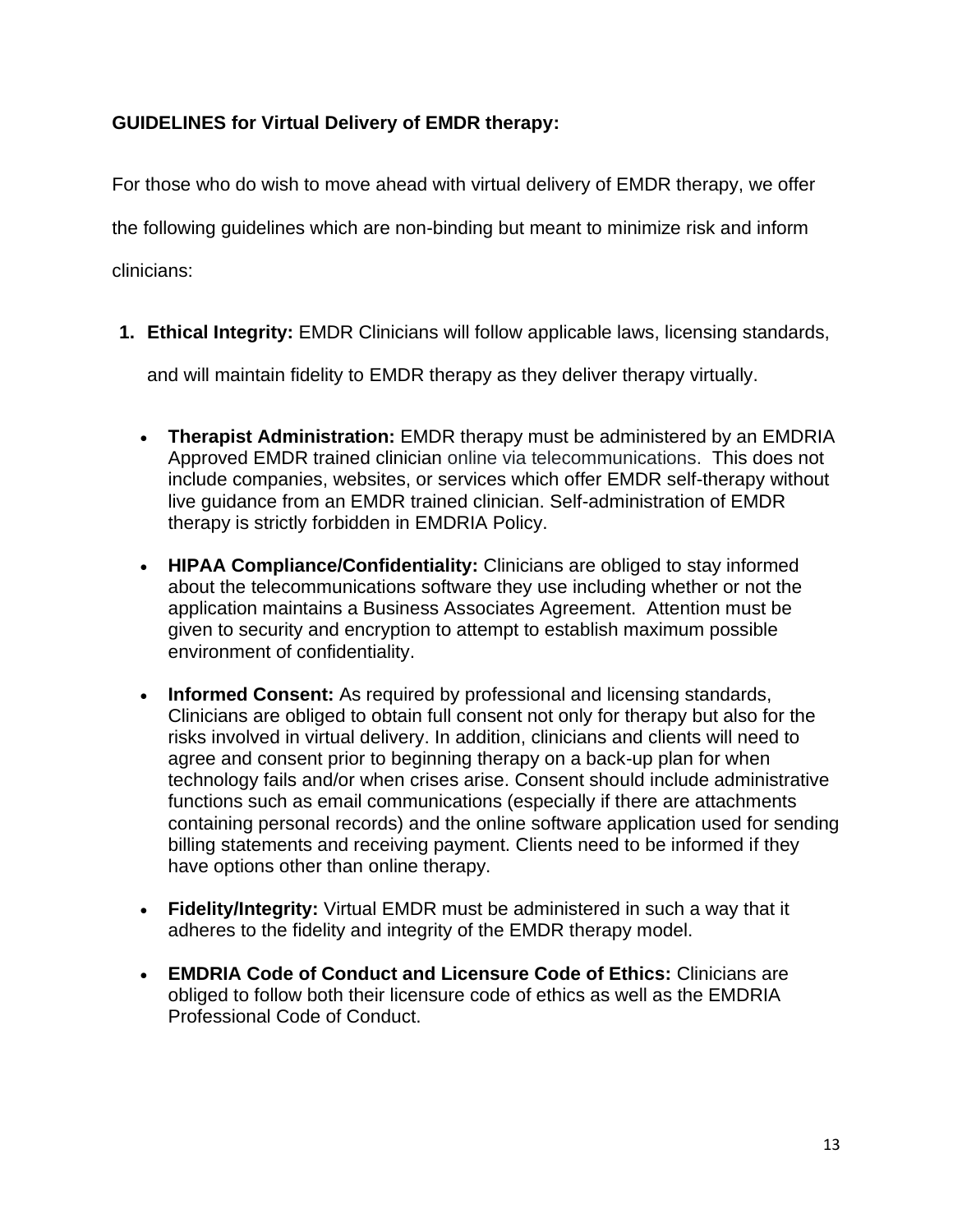- **Safety/Risk:** Clinicians must perform reasonable safety checks and know the support systems and community services in the areas where clients are being served.
- **Licensing regulations:** Clinicians are obliged to know their own licensing regulations with regard to virtually therapy including jurisdiction issues such as the client's geographical location and whether or not the clinician's licensure applies to services in that area. "It is highly suggested that mental health professionals consult their own licensure boards for guidance and to contact other jurisdictions' licensing boards (where the client is located) regarding the need for a temporary license and to see if they even have any laws or regulations addressing these issues."<sup>4</sup>
	- o PSYPACT is a recent agreement between certain states for Licensed Psychologists only which allows some interstate practice of telehealth services. Psychologists will want to stay abreast of these developments as it impacts their jurisdictional limitations.<sup>5</sup>
- **Cultural Awareness with regard to remote communities:** Clinicians should equip themselves with knowledge of the population and cultural considerations when working with populations in remote locations and in populations which differ from their own.
- **Client's environmental security:** Clinicians should discuss with one's clients the topic of protecting their security (i.e. awareness of "shoulder surfing," using a computer that is not their own, and the vulnerability of using Internet cafés or a hotel Internet connection.)

# **2. Preparation and Training:**

Clinicians are advised to receive additional training in telemental health and use of

technology in order to educate and equip themselves for this specialized application of

EMDR therapy. Clinicians are encouraged to seek training beyond the EMDRIA

Approved EMDR therapy training. A thorough virtual therapy training program will

address at the following at minimum:

 $4$  TeleMental Health Services Across State Lines by Ofer Zur, Ph.D.

<sup>5</sup> True Interstate Telehealth With PSYPACT(Just For Psychologists) by Roy Huggins, LPC NCC, April 29, 2019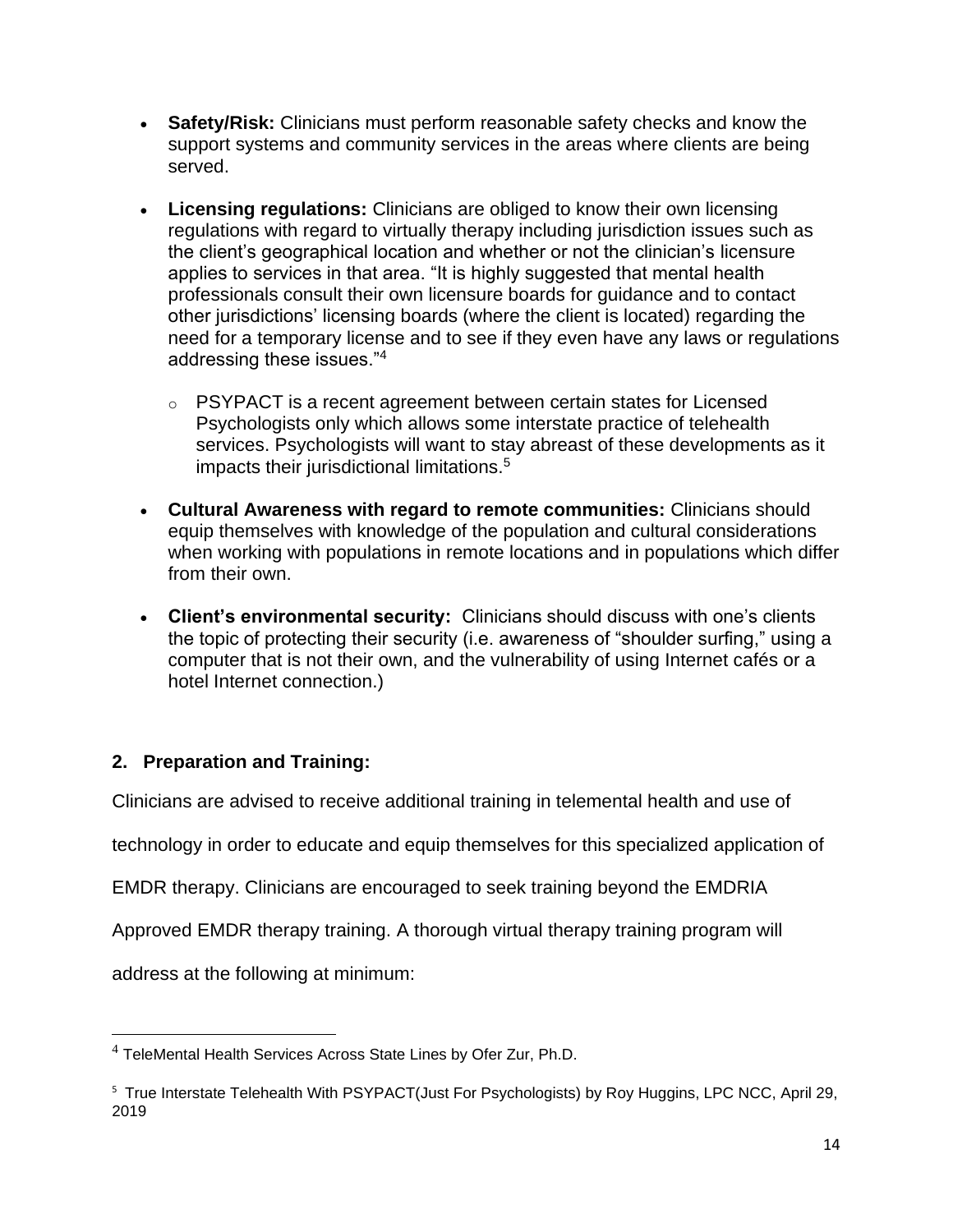#### • **Electronic Office**

- o Basic hardware setups
- $\circ$  Software for Emailing, video conferencing, and for forms and billing
- o Security: securing equipment, client records and data transmissions
- o Insurance
- o Legal / Ethical, Informed consent

#### • **Presencing**

- o Create a professional online presence
- $\circ$  Using web cam & microphone successfully to enhance attunement
- $\circ$  Clarifying unclear client processing & speech, without interference
- o Fixing technical difficulties without interference of client processing

#### • **Online EMDR**

- o DAS methods of delivery and equipment or software
- o Attunement
- o Safety: resourcing and containment
- o Working with new clients to prepare them for online work
- $\circ$  Promoting of video conferencing among current & perspective clients

#### **3. Relational Attunement:**

Clinicians are advised to use additional screening and assessment tools to build strong attunement within the therapeutic relationship which includes building an alliance with a client's adult ego state to ensure contact with a client to handle technical problems or to check in on unexpected or unclear processing, especially during an EMDR session. Clinicians should also maintain cultural sensitivity and awareness which includes awareness that the cultural background of the remotely located client may be different than that of the clinician. Doing so will enhance therapeutic outcome and aid in crisis management should the need arise.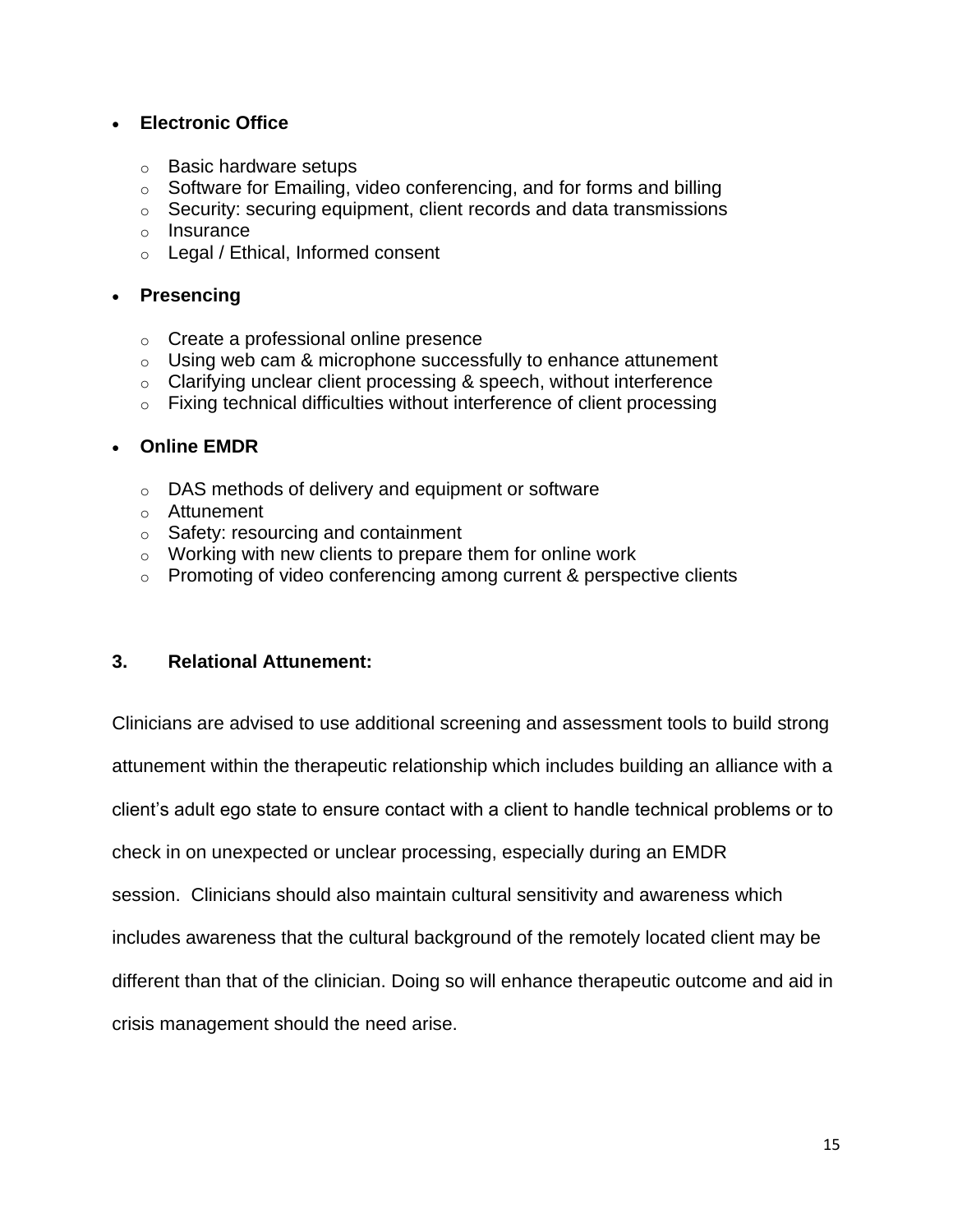#### **4. Technical Considerations/Infrastructure**

These change quickly, so clinicians must remain informed to establish safety, reliability, and security. Clinicians are advised to enroll in educational courses and obtain proper equipment to ensure technology runs as smoothly, securely, consistently, and safely as is reasonably possible.

#### • **Hardware and Peripherals:**

- $\circ$  An electronic office for online psychotherapy needs to be functional and secure. It should have a computer system with a dedicated, high speed computer that is powerful enough to support professional needs. It should minimally be able to handle communications by video conferencing and by email and to create and maintain and safely store electronic forms & records. Where possible, conveniently used encryption methods could increase the safety of communications and record storage.
- o Many also want to do paperless billing and to handle other administrative details. Software should be chosen with functionality and security in mind i.e. the selection of HIPAA compliant video conferencing software. Training may be required to use software applications. One should respond to notices of available system and software updates because they may address software problems or improve security protection. If adding the capability for social media, we recommend serious attention to security issues and adherence to firm boundary policies with clients and the type of information shared.
- $\circ$  The computer should be password protected and have good anti-virus protection, fast and secure network bandwidth provided by a reliable Internet Service Provider and the ability to print and scan. The computer needs to have or be connected to a screen of adequate size for viewing one's clients. It must also have the capability to support any external devices needed for secure video conferencing possibly including external webcam, headphones, speakers, microphone, back up discs for saving files and surge-protective power strips.
- $\circ$  One's smart phone with headphones or ear piece is not only a convenience but is necessary for dealing with security issues that occur with technical problems or client emergencies. In addition, any software or hardware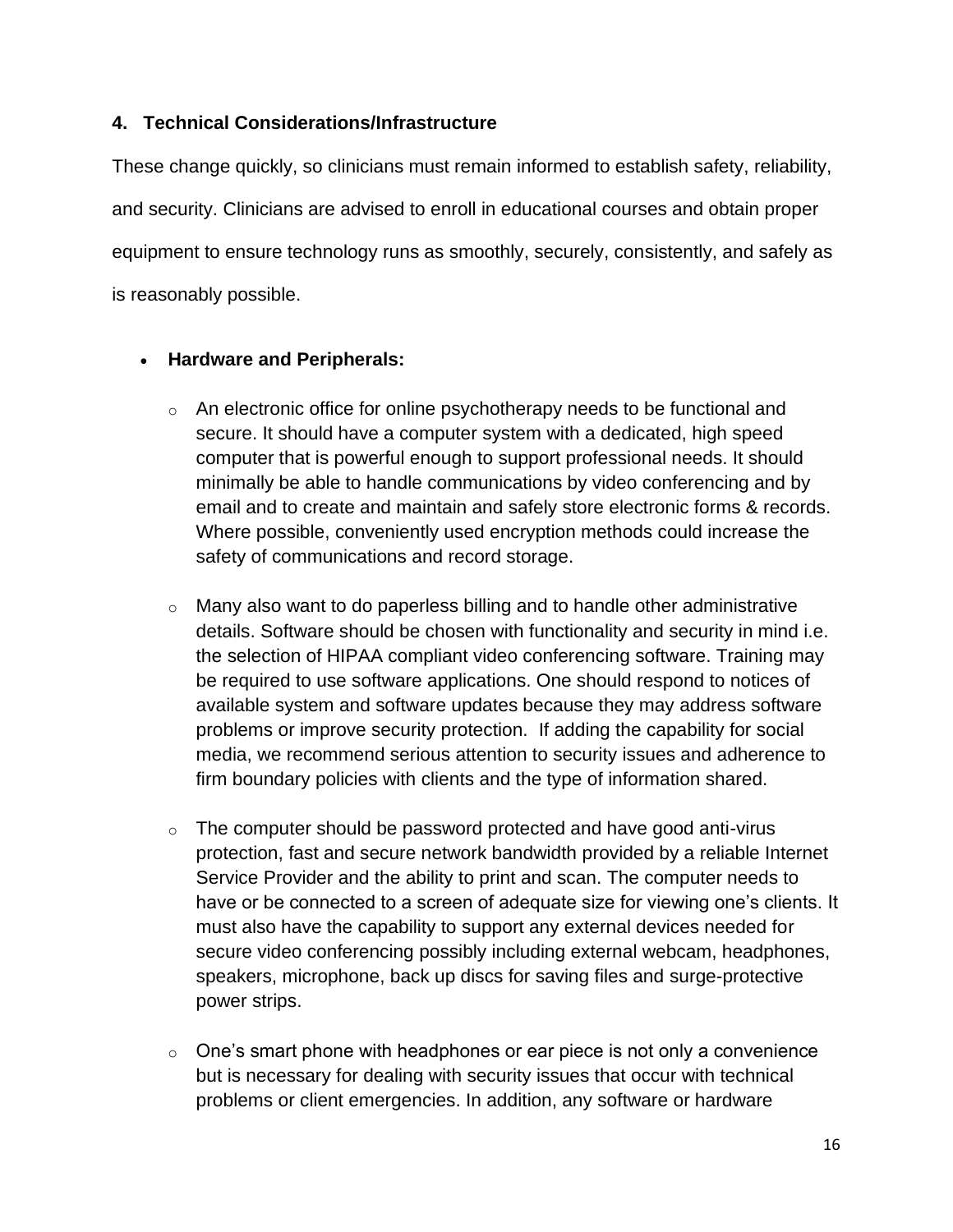equipment needed for dual attention stimulation should be included.

- $\circ$  Another security concern is one's local network which could be an office or home network that may be wireless. Home networks can be secured by passwords but clinicians should be aware of user privacy within their own homes. Office network security also needs to be checked.
- $\circ$  The security of a clients' computer systems and Internet connection should be discussed with them. Many clients either don't know or don't care. Therapists need to have a policy about how they will handle communicating with clients on insecure Internet connections and document any issues in a patient's records. In order to do this, therapists will need adequate training so they can make sound decisions.
- $\circ$  All equipment needs to be maintained on a regular basis with a backup plan in place if there is a failure of any of the components. Hardware becomes outdated as speeds and requirements change and batteries or parts may burn out. Unmaintained equipment can become a problem for the integrity of a computer system.

# **5. EMDR Specific Technique**

- Dual Attention Stimulus methods are ideally administered by the clinician
- Dual Attention Stimulus methods are delivered in discrete sets
- Screen size should allow for full breadth of eye movements across the midline (the central plane of vision from left to right) as research has shown this to be efficacious.
- Clinicians take appropriate measures to establish adequate attunement/safety as addressed below:
	- o As with any interactive therapy where strong emotion can be triggered, clients with affect phobia or with underdeveloped affect tolerance skills may dissociate or have abreactions. Clinicians should consider making additional effort during the phases of History and Preparation to establish attunement, develop resources, and build affect tolerance skills in order to provide additional support and safety for the EMDR client.
	- $\circ$  Clinicians can establish added safety by being diligent to build trust by graduating targets, monitoring SUDs levels and ego state changes, and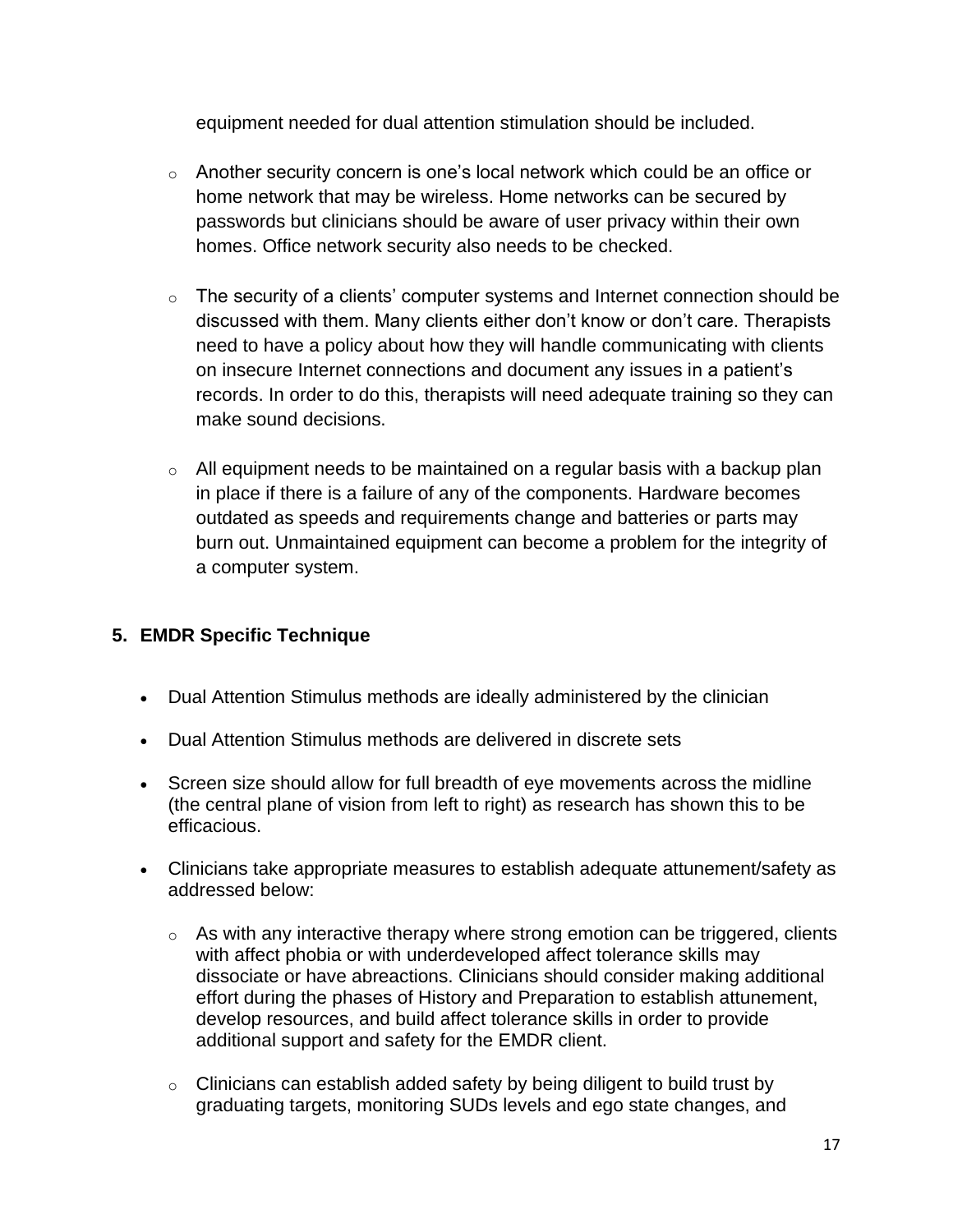staying highly attuned throughout the process. Clinicians may allow extra time for session closure and perform consistent follow up on the effects of EMDR from session to session to provide more safety and stability for the virtual client. Clinicians may also want to give additional follow up instructions and resourcing homework to be done between sessions. While these are all normal parts of EMDR therapy, we may need to be more consistent in our use of them and conservative when it comes to providing safety for the virtual client.

# **6. Crisis Management:**

Clinicians must plan ahead for potential crises and should have readily on hand any

contact information for the service area in which their client resides. Informed

consent should include any necessary releases so clinicians can respond from miles

away to ensure the client's safety.

- **Abreaction:** Clinicians will want to build a strong therapeutic relationship in advance of phases 3-7 especially and develop a plan in agreement with the client as to what will happen in the case of abreaction.
- **Dissociation:** Clinicians will want to build a strong therapeutic relationship in advance of phases 3-7 especially and develop a plan in agreement with the client as to what will happen in the case of dissociation symptoms arising during or between sessions.
- **Emergency Preparedness:** Clinicians should obtain emergency information in advance. This includes contact information for first responders, clinics, help lines, and emergency services in the client's immediate community. The 9-1-1 services in the clinician's region cannot respond to a crisis in another location and time could be lost while trying to contact the appropriate authorities in that region. These contacts should be verified in advance of the onset of therapy.

# **7. Payor Sources and Insurance:**

• If insurance will be a potential payor source, clinicians should clarify whether

insurance coverage is available for telehealth services. The APA regularly